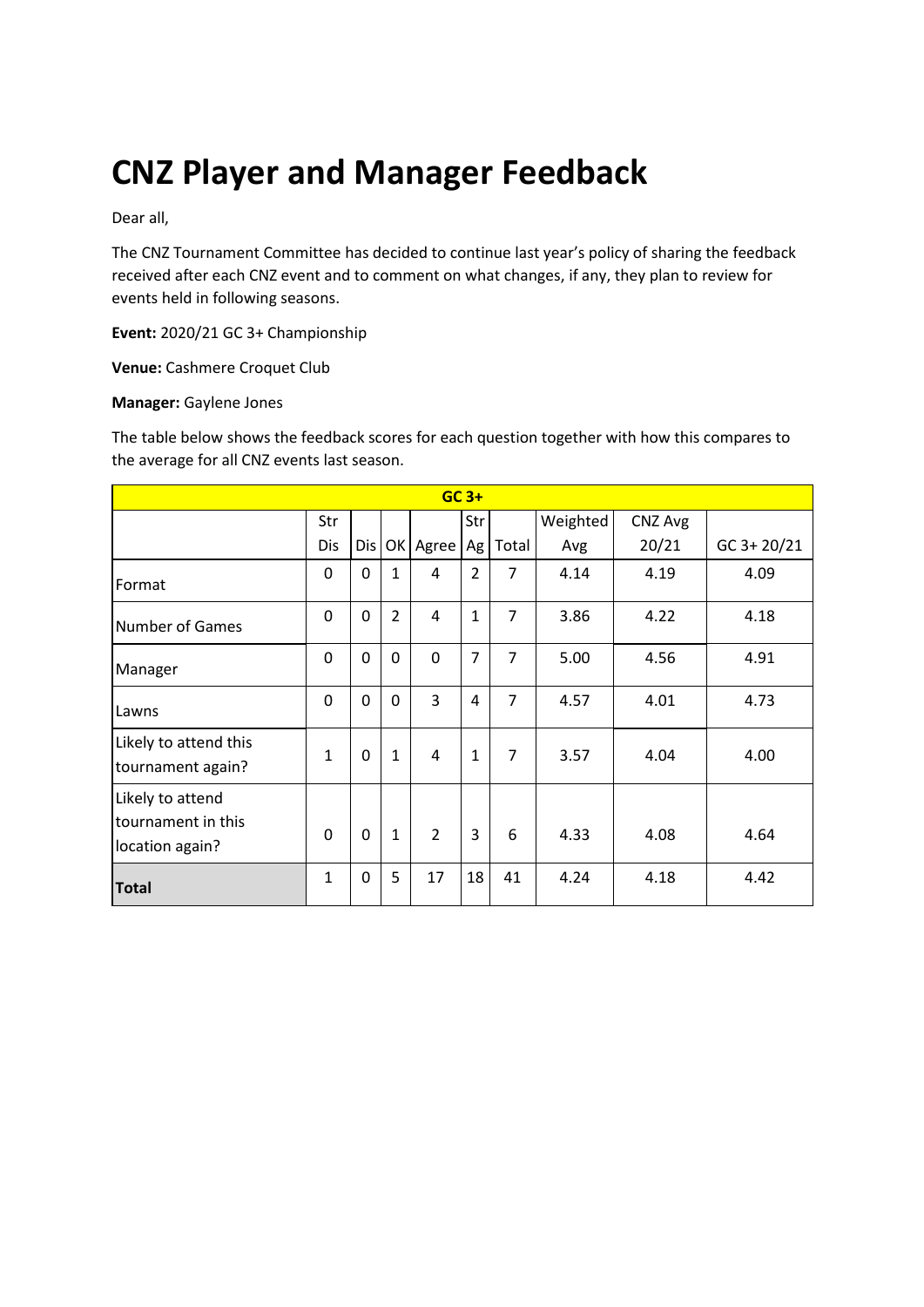# **Response to feedback**

#### **Format - the following feedback was received**

- It was explained in advance; it was fair for all players
- Given the time allocated and number of players 2 blocks and super sixes was fine.

#### **CNZ TC Response**

N/A

# **Number of games per day - the following feedback was received**

- having two identical round robins seemed an overkill, but it was good croquet nevertheless
- The games progressed without delay and the days ended at a reasonable time
- Double banking and slow play made for long wait for next game sometimes
- We played 6 games on day 1 and day 2 and 4 games on day 3. Long days due to close and untimed games
- The games should have been timed, starting at 8.30am and not finishing till 7.20pm is just crazy.

#### **CNZ TC Response**

There is an aim for 6+ games per day in CNZ GC events. The average game of GC takes under 1 hour, although close games and double banking can obviously affect this. Untimed games of GC are preferable, although the manager may impose a time limit if they feel the tournament is being held up by an overly long game. However, finishing play at 7:20pm does not seem unreasonable.

## **Lawns – the following feedback was received**

- no problems encountered
- 3 lawns and different characteristics added to the challenge.

#### **CNZ TC Response**

Thanks to Cashmere for hosting the event

## **Manager - the following feedback was received.**

- an excellent tournament manager, extremely well organised
- Gay was Ace!
- Gay did an excellant job

#### **CNZ TC Response**

Great job Gaylene, this is excellent feedback